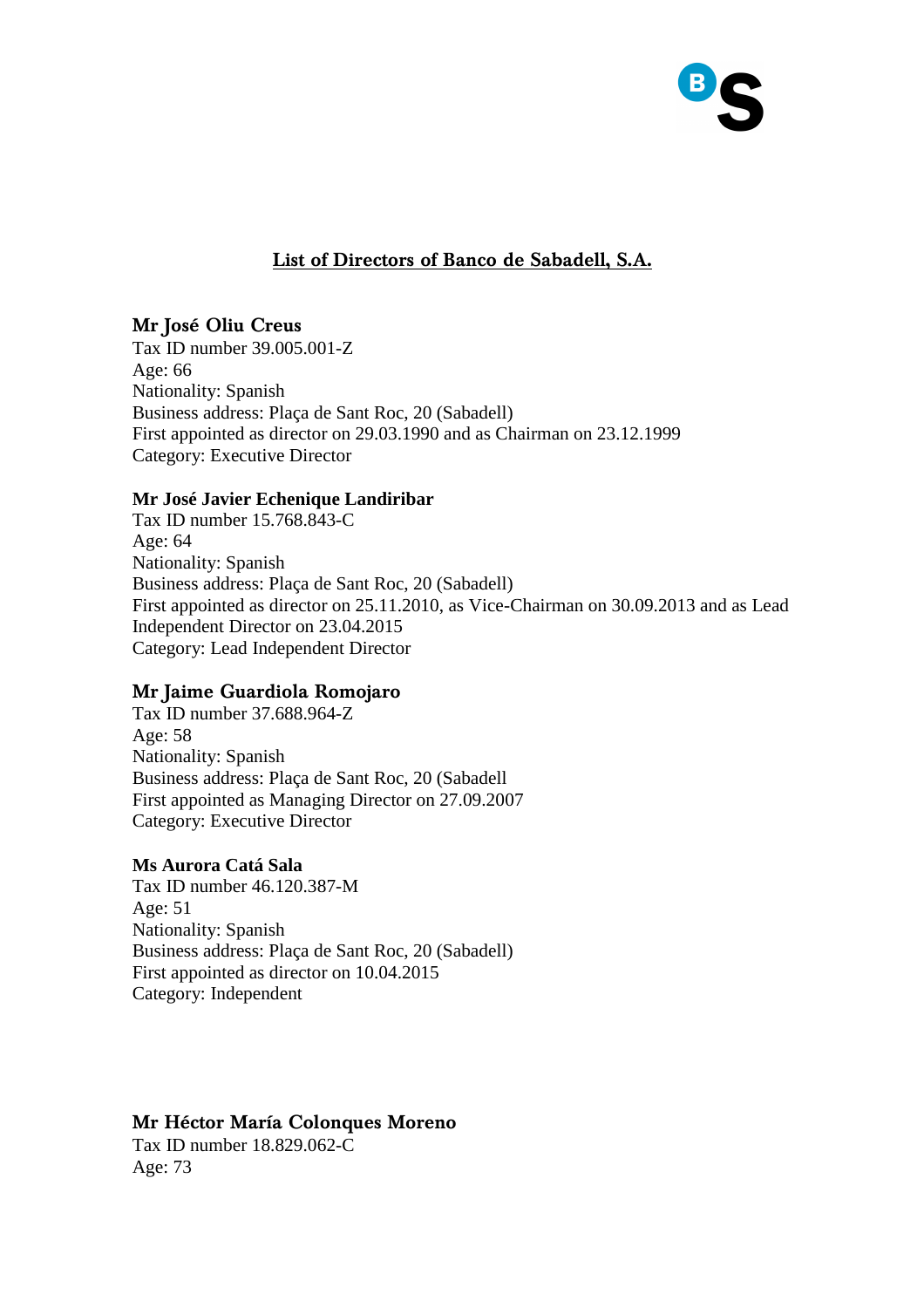Nationality: Spanish Business address: Plaça de Sant Roc, 20 (Sabadell) First appointed as director on 31.10.2001 Category: Independent

## **Mr Joaquín Folch-Rusiñol Corachán**

Tax ID number 46.211.475-J Age: 62 Nationality: Spanish Business address: Plaça de Sant Roc, 20 (Sabadell) First appointed as director on 16.03.2000 Category: External

### **Ms María Teresa García-Milá Lloveras**

Tax ID number 46.108.791-R Age: 60 Nationality: Spanish Business address: Plaça de Sant Roc, 20 (Sabadell) First appointed as director on 29.03.2007 Category: Independent

#### **Mr José Manuel Lara García**

Tax ID number 46.354.964-M Age: 39 Nationality: Spanish Business address: Plaça de Sant Roc, 20 (Sabadell) First appointed as director on 25.06.2015 Category: Independent

### **Mr Joan Llonch Andreu**

Tax ID number 39.028.933-A Age: 61 Nationality: Spanish Business address: Plaça de Sant Roc, 20 (Sabadell) First appointed as director on 28.11.1996 Category: Independent

#### **Mr David Martínez Guzmán**

Tax ID number Y-3.452.909-W Age: 58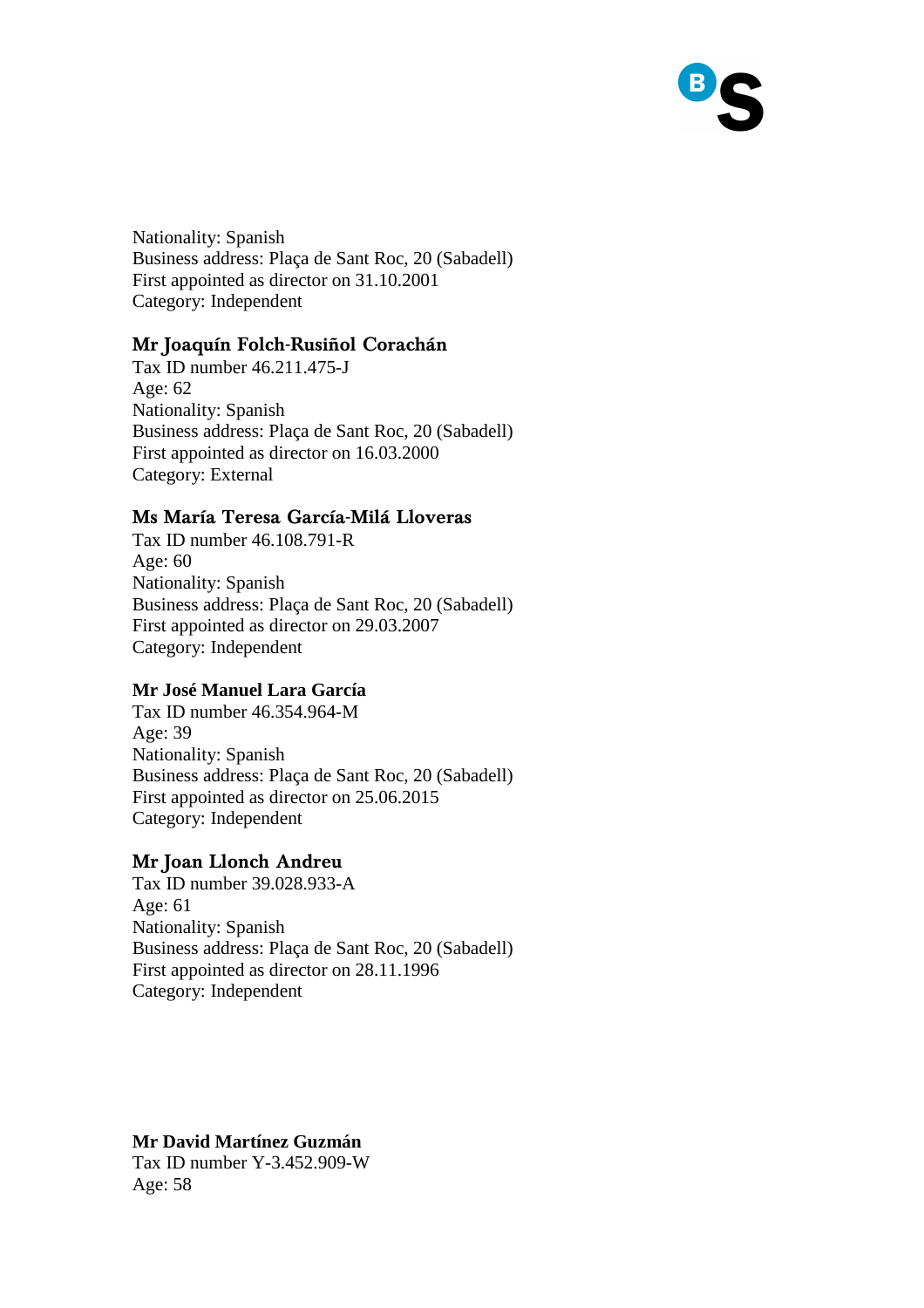Nationality: British Business address: Plaça de Sant Roc, 20 (Sabadell) First appointed as director on 24.04.2014 Category: Proprietary

### **Mr José Manuel Martínez Martínez**

Tax ID number 22.394.123-N Age: 68 Nationality: Spanish Business address: Plaça de Sant Roc, 20 (Sabadell) First appointed as director on 26.03.2013 Category: Independent

#### **Mr José Ramón Martínez Sufrategui**

Tax ID number 16.492.354-C Age: 64 Nationality: Spanish Business address: Plaça de Sant Roc, 20 (Sabadell) First appointed as director on 25.11.2010 Category: Independent

#### **Mr Antonio Vitor Martins Monteiro**

Tax ID number Y-2.737.963-B Age: 72 Nationality: Angolan Business address: Plaça de Sant Roc, 20 (Sabadell) First appointed as director on 20.09.2012 Category: Proprietary

#### **Mr José Luis Negro Rodríguez**

Tax ID number 38.993.549-Q Age: 68 Nationality: Spanish Business address: Plaça de Sant Roc, 20 (Sabadell) First appointed as director on 31.05.2012 Category: Executive Director

**Mr David Vegara Figueras**  Tax ID number 43.412.552-Y Age: 49